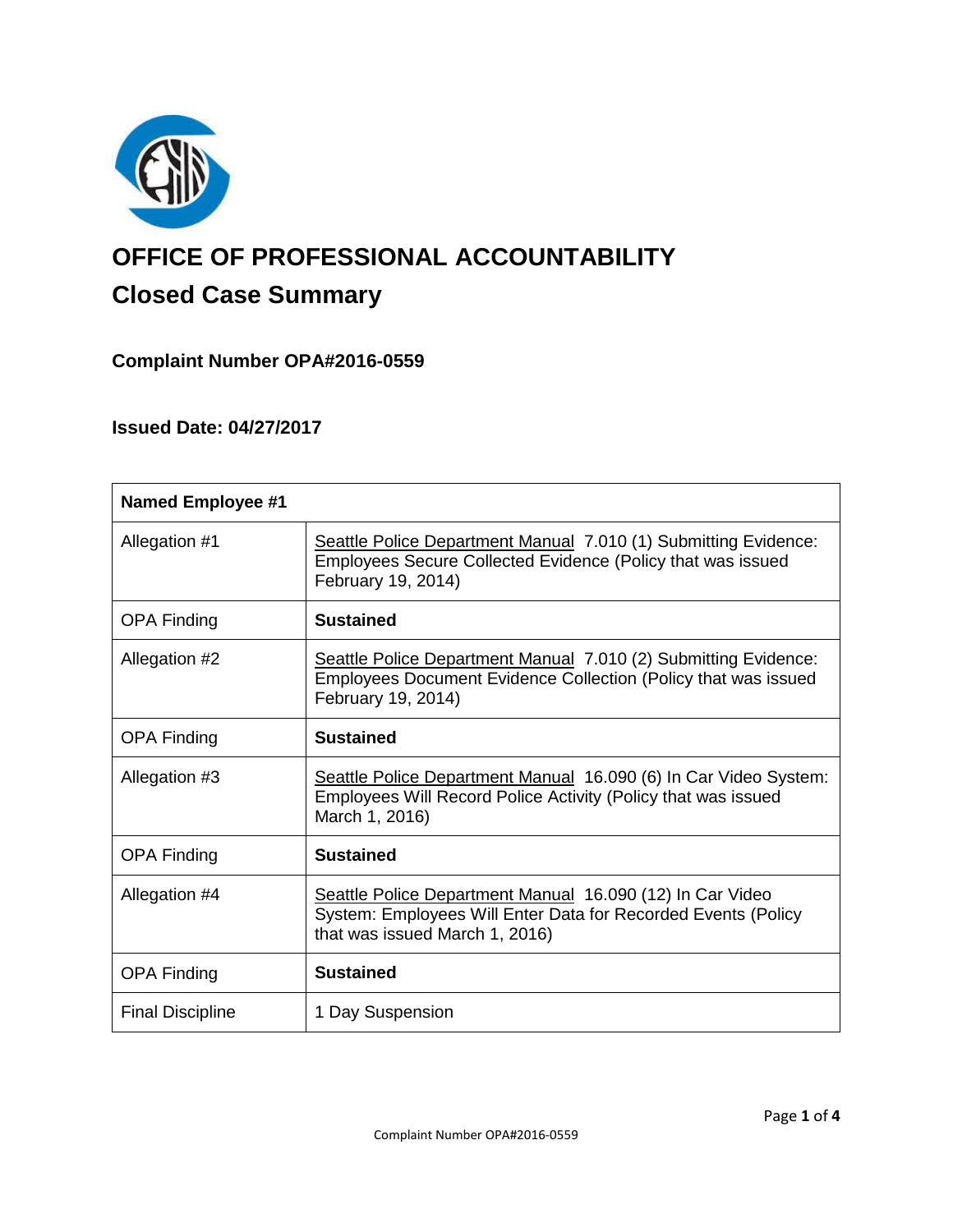## **INCIDENT SYNOPSIS**

The Named Employee responded to a call involving evidence left behind in a recovered stolen vehicle.

## **COMPLAINT**

The complainant, a supervisor within the Department, alleged the Named Employee may have violated SPD policies when the Named Employee disposed of recovered personal items of value in the Precinct's dumpster.

## **INVESTIGATION**

The OPA investigation included the following actions:

- 1. Review of the complaint memo
- 2. Review of In-Car Videos (ICV)
- 3. Search for and review of all relevant records and other evidence
- 4. Interview of SPD employee

## **ANALYSIS AND CONCLUSION**

The complainant alleged that the Named Employee did not properly collect, document and submit evidence as required. The Named Employee was alleged to have disposed of the evidence in the Precinct dumpster. An officer reported to the complainant that there was what appeared to be personal property in a dumpster. The property was recovered, a report written and the evidence submitted into the evidence room. After the complainant addressed roll call about the incident the Named Employee voluntarily came forward to admit that he put the property in the dumpster. He explained that he responded to a follow up call to a recovered stolen vehicle where the owner found property in his vehicle. The Named Employee took the property from the stolen vehicle, transported it to the Precinct then threw it in the dumpster in violation of SPD manual section 7.010 (1). He did not write a report regarding the recovered property in violation of SPD manual section 7.010 (2).

The Named Employee responded to a disturbance call immediately after clearing the follow-up call for the stolen vehicle. He activated his In-Car Video (ICV) for the disturbance, finished the call and left the ICV running when he went back to the Precinct. The rear facing camera captured the Named Employee as he took the property out of his patrol car and put it in the dumpster. During his OPA interview the Named Employee stated that he did not think there was anything of evidentiary value recovered from the stolen vehicle. He believed that it was clothing and other garbage that could not be tied to any other crimes or victims. The Named Employee was presented with photographs documenting that there were checks, cell phones, mail and other property that could be traced back to victims. The Named Employee stated he did not see any of the identifiable property when he was going through the stolen vehicle. The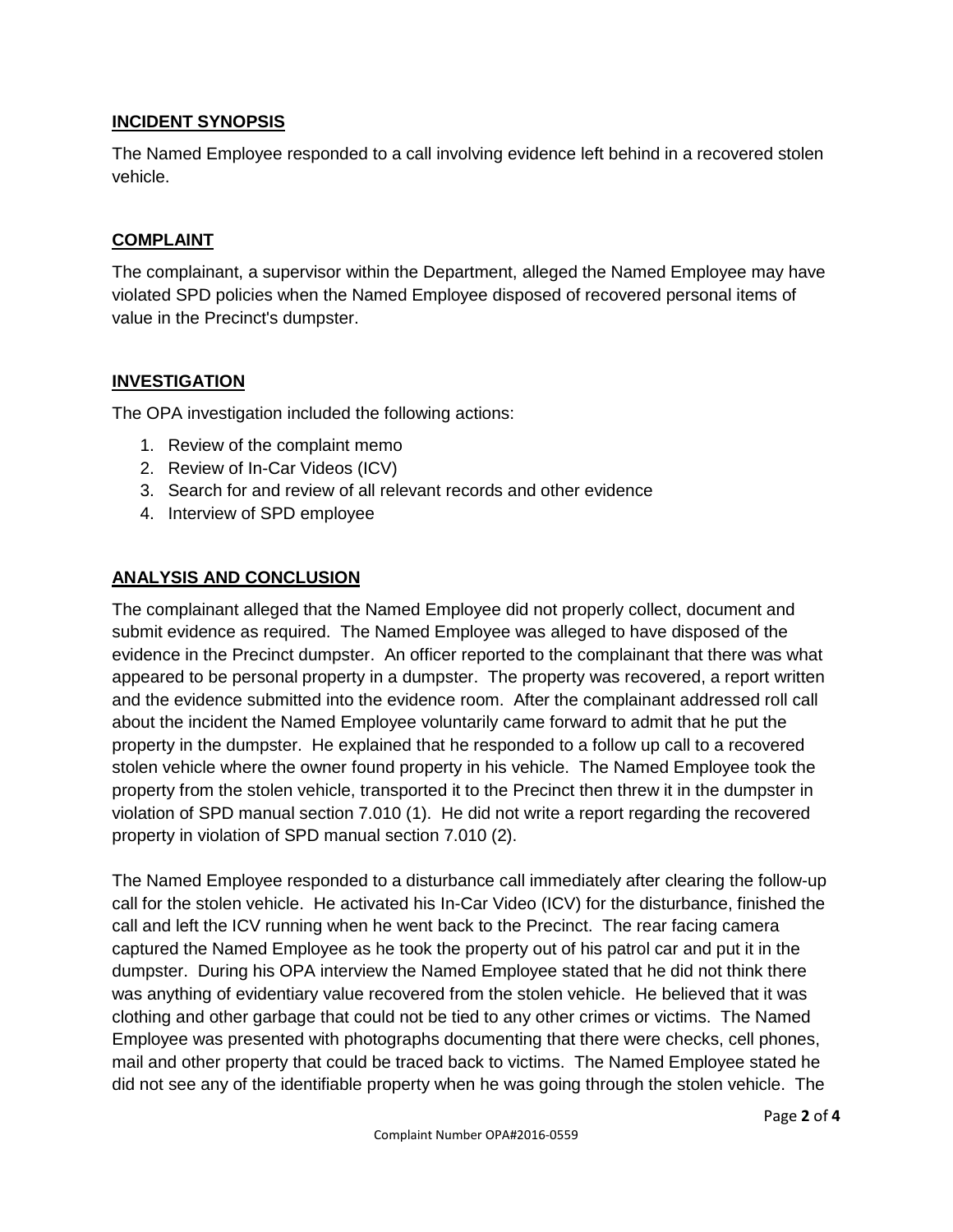Named Employee had an obligation to thoroughly examine the recovered property to ensure that there was nothing of evidentiary value or items that could be returned to the rightful owner. The Named Employee acknowledged he should have put the items into evidence as required by policy.

During the investigation of the allegations OPA discovered that the Named Employee did not activate his ICV when he responded to the follow-up call. SPD manual section 16.090 (6) requires that officers activate ICV when responding to calls or engaging in police activity. There was no record in the ICV system that indicated the ICV was activated manually or by the emergency equipment. There was video for other events during the Named Employee's shift indicating that the ICV was operating properly. The OPA investigator could not locate any video for this event. During his OPA interview the Named Employee stated that he did not know why he didn't activate the ICV when he responded.

The ICV of the disturbance call was not marked with the incident number as required by SPD manual section 16.090 (12). During his interview the Named Employee stated that he did not know why he did not flag the video as required.

## **FINDINGS**

### **Named Employee #1**

### Allegation #1

A preponderance of the evidence showed that the Named Employee violated SPD Policy. Therefore a **Sustained** finding was issued for *Submitting Evidence: Employees Secure Collected Evidence.*

### Allegation #2

A preponderance of the evidence showed that the Named Employee violated SPD Policy. Therefore a **Sustained** finding was issued for *Submitting Evidence: Employees Document Evidence Collection.*

### Allegation #3

A preponderance of the evidence showed that the Named Employee did not activate his ICV when he responded to the follow-up call. Therefore a **Sustained** finding was issued for *In Car Video System: Employees Will Record Police Activity.*

### Allegation #4

A preponderance of the evidence showed that the ICV of the disturbance call was not marked with the incident number as required by SPD Policy. Therefore a **Sustained** finding was issued for *In Car Video System: Employees Will Enter Data for Recorded Events.*

Discipline Imposed: 1 Day Suspension